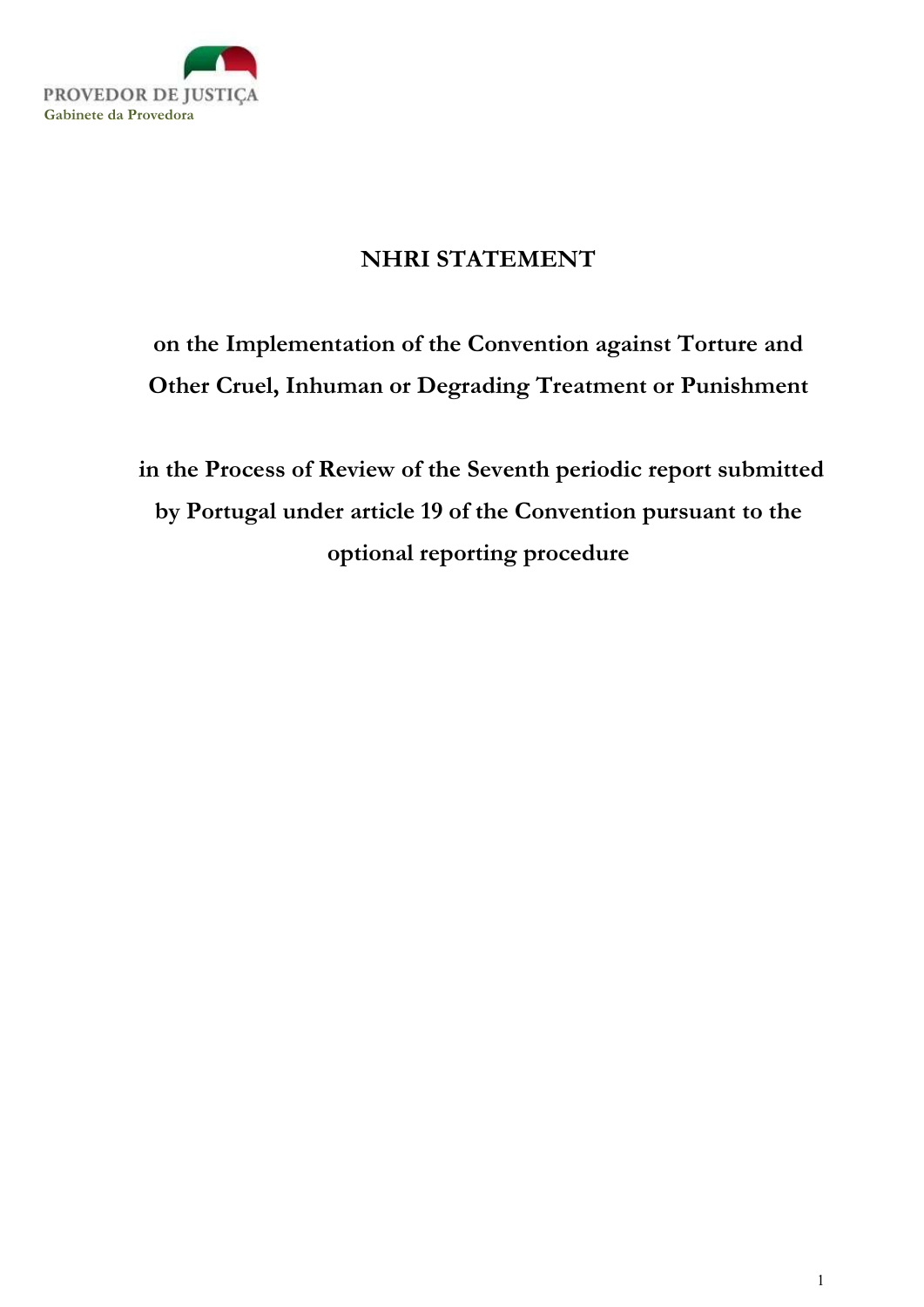

Distinguished Members of the Committee,

The Portuguese Ombudsman, in its capacity as National Human Rights Institution and National Preventive Mechanism, would like to stress the importance it attaches to the collaboration with UN monitoring bodies in the area of human rights and to welcome this opportunity to share with the Committee against Torture its experience and views in the domains covered by the United Nations Convention Against Torture and Other Cruel, Inhuman or Degrading Treatment or Punishment.

The Portuguese Ombudsman welcomes the seventh periodic report submitted by Portugal under article 19 of the Convention pursuant to the optional reporting procedure. During the reporting period, the Portuguese State has achieved significant milestones with regards to the prevention of torture and ill-treatment. The Ombudsman specifically applauds the reforms adopted in field of criminal law.

Notwithstanding, with a privileged perspective due to its field presence via the visits of the National Preventive Mechanism to places of deprivation of liberty, the Ombudsman believes that it should provide the Committee with additional information with regards to issues it has encountered in those visits.

Given the fact that we can divide the issues by category, we will provide a brief summary of our main conclusions and concerns with regards to different types of places of deprivation of liberty.

We will begin by focusing on prisons. Most of the issues that can be raised with regards to the Portuguese penal system stem from the lack of investment in infrastructures and human resources. These are structural problems that impact, on various degrees, all prisons in Portugal.

There is a clear deficit in the number of prison guards in the Portuguese prison system. The NPM has consistently received complaints by prison authorities and staff themselves about the need to have more personnel working in prisons, in order to ensure the security of both the prisoners and the guards. With a low ratio of guards per inmate, prison settings are often tense and the control exerted over the functioning of the daily prison life is lowered. Thus, it is not surprising that there may be incidents of violence, drug problems, and less attention to the individual situation of each prisoner, especially in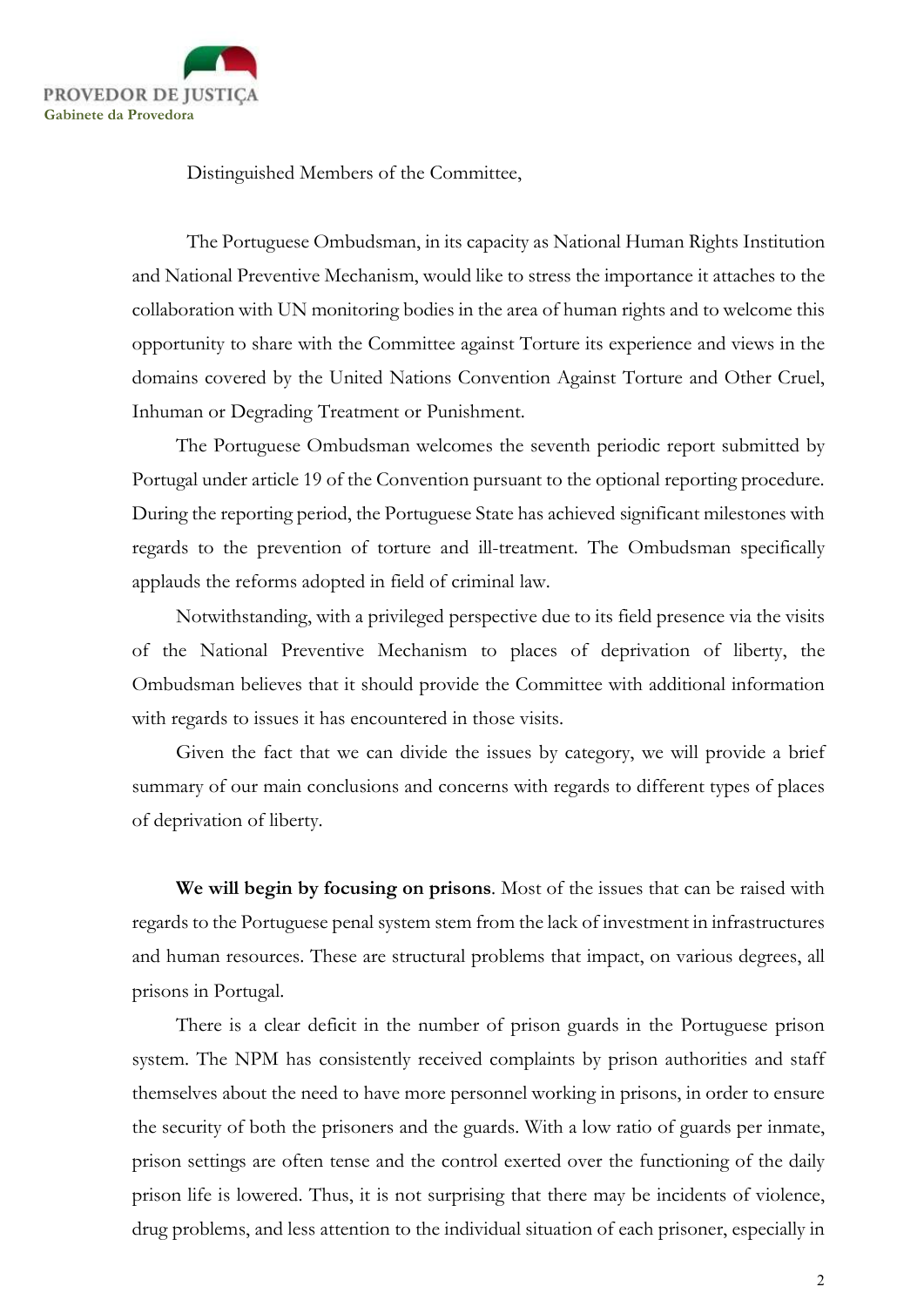

bigger prisons with larger populations. Furthermore, it is often the case that without more human resources, some activities cannot happen. This includes working outside prison walls, more activities within prison, and even effective access to medical and other appointments.

This problem had even graver consequences in 2018, a year marked by prison guards' strikes. The Ombusdman will not make any valuation on the reasons behind this collective movement, but the consequences and some of the underlying issues related to the strikes ought to be noted. During this period, we have received several complaints from all the main protagonists of prison daily life. Prisons became harder to manage, and guards reported feelings of tiredness and frustration. Communication with inmates became harder, with negative consequences to security. Prisoners felt "increased punishment", with longer periods of time locked in their cells, canteens being closed, activities cancelled, reduced number of visits and telephone contacts. As a result, this was a particularly sensitive time in terms of the prevention of ill-treatment.

In relation to infrastructures, some buildings are too old and require urgent intervention to guarantee that minimum requirements of health and safety are complied with. For example, the NPM has seen in more than one occasion toilets that were not separated from either other toilets or showers, with no privacy nor security for inmates in these vulnerable moments; in older prisons, complaints about cockroaches and other bugs were common. The NPM has visited several prisons with decaying conditions, where cells are small, humid and lack adequate lighting and temperature.

Further, the distribution of the prison population faces complex challenges. Contrarily to the Mandela Rules, most of the prisons' accommodation consists of more than one person per cell, with obvious implications in terms of space, comfort and privacy, as well as potential impact on prisoners' mental health.

Portuguese prisons are heterogeneous in terms of size, occupancy rate, and occupational opportunities. The NPM visits noted that bigger prisons are associated with more impersonal incarceration experiences, with more distance between staff and offenders. At times, this has led to inadequate treatment, with, for instance, inmates commenting that they felt degraded when called by a number.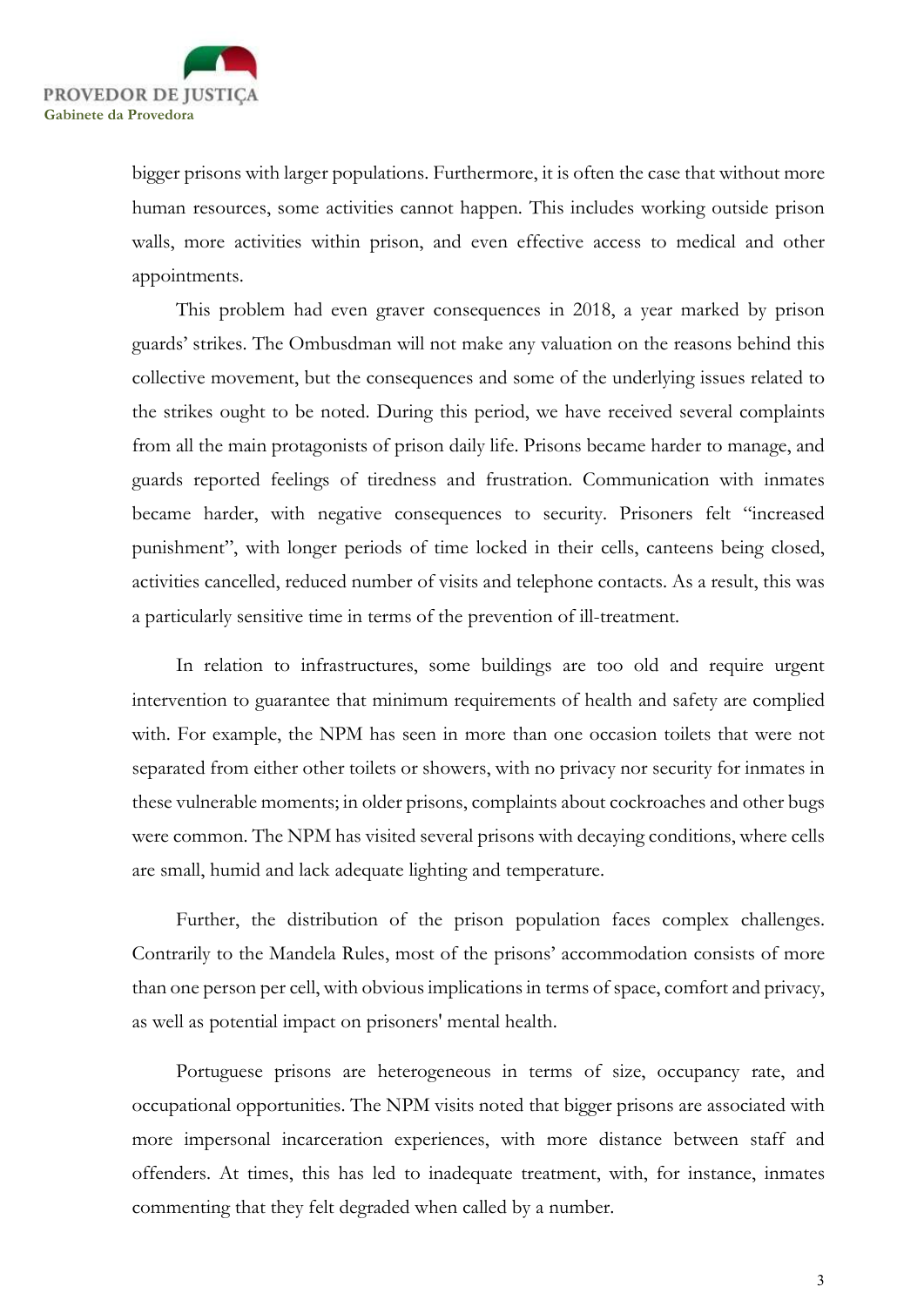

The prison experience is also negatively affected by the shortage of occupational opportunities, such as labor, education and leisure. In particular, the NPM highlights the need to ensure more – and better payed – job vacancies, based on more partnerships with civil society organizations and companies. In this context, the Ombudsman recalls that the Subcommittee recommended Portugal to "broaden the work, education, rehabilitation and recreational opportunities for prisoners", and that "fairly remunerated work opportunities be made available to all detainees".

Contact with the outside world is another issue of concern. The General Rules of Prison Establishments state that prisoners can only make two five-minute phone calls a day – one to family and friends, another to a lawyer or solicitor. The first part has been subject to recurrent criticism of the Ombudsman, as one five-minute phone call per day is not enough to promote personal ties, which are known to be fundamental to the reintegration of offenders in society. This issue, which is linked to the existence of a black market of mobile phones in prisons (correlated with incidences of violence and intimidation), has been on the spotlight recently, with the Directorate-General for Reinsertion and Prison Services announcing its willingness to study alternatives to this situation.

Vulnerability in prisons continues to be a concern. The clearest situation is that of sexual offenders who, for security reasons, are often separated from the rest of the prison population. While the Ombudsman understands and supports the special care provided to such detainees, due to the frequency of incidences of violence they tend to experience, it must be ensured that this separation does not have detrimental consequences to their daily prison life. Alas, the NPM has noted situations of further deprivations, in which these vulnerable offenders are placed in cells that have inhumane conditions, are granted fewer hours out of their cells, lack access to activities, among others.

In addition, the Ombudsman underlines that prisons ought to be prepared to provide special care for lactating women, which has not always been the case. Failure to respond to such needs may configure in itself a degrading treatment.

Another issue that is worth mentioning is the way in which new inmates are accommodated in "transitional" or "first" cells. These are individual cells, where new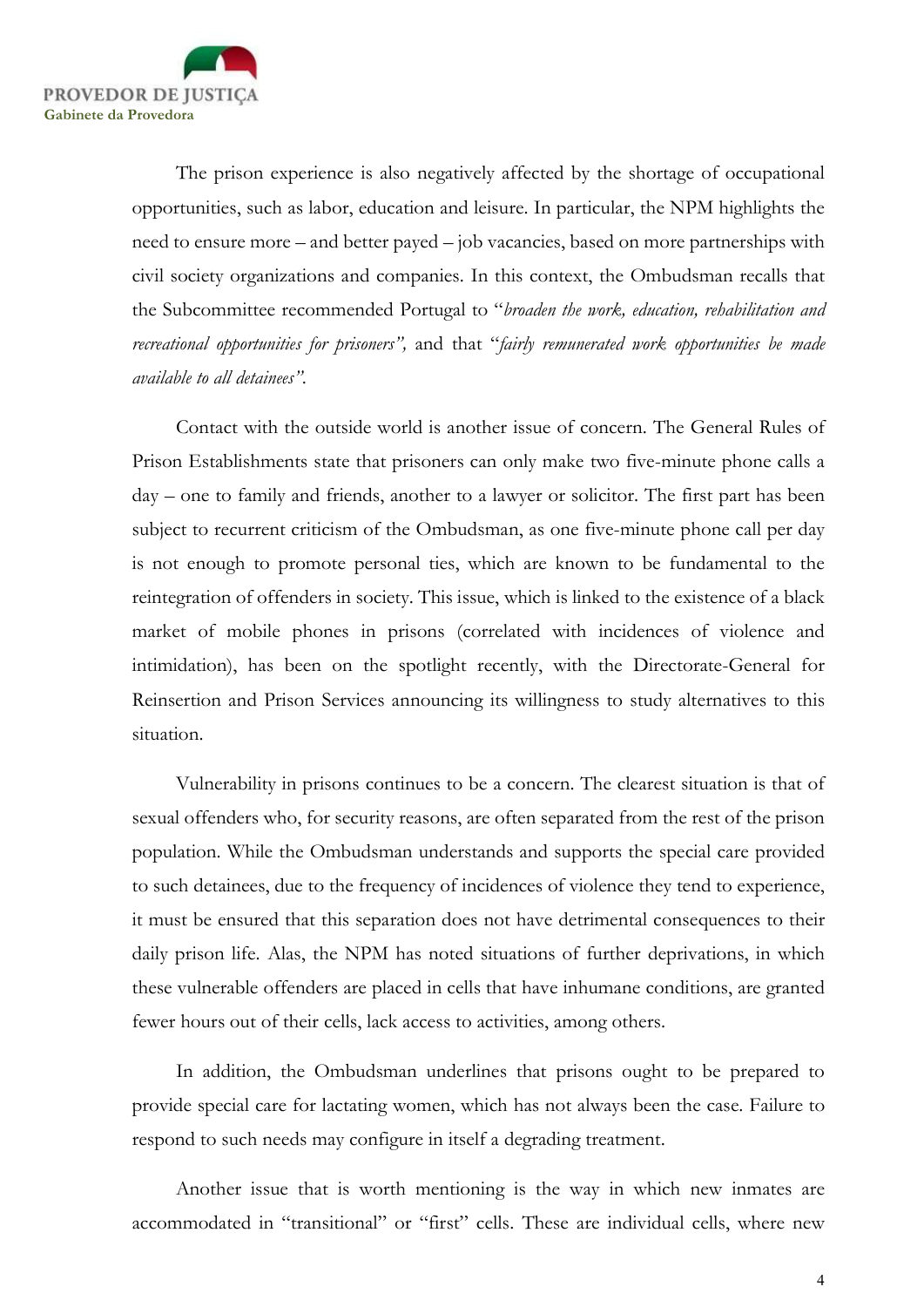

inmates stay for a few days before being integrated in the regular prison environment. Some prisons argue that this way of welcoming newly arrived inmates provides time for the prison staff to analyze which prison area best fits the newcomer. Although this purpose is understandable and desirable, its execution raises some doubts. In some prisons, the "transitional" cell is located next to the disciplinary cells and stays in both cells may seem to be equivalent. The Ombudsman calls attention to unnecessary isolation, which may worsen the experience of the first hours in prison and can be similar to disciplinary isolation measures.

Finally, contrarily to §23 of our report, there has been a positive development with regardws to the disciplinary measure of solitary confinement. The Director-General has recommended that its application shoul not exceed 15 consecutive days.

Before finalizing the analysis of the prisons, the Ombusdman ought to highlight some good practices that it has found and that deserve applause. We note successful initiatives with respect prisoners with drug addictions, with therapeutic programs that separate them from the rest of the prison population. Finally, the NPM has witnessed the efforts of many staff members and Directors of prisons, who often do a lot with very little.

Secondly, we will address the educational guardianship centres. Deprivation of liberty in these centres is the most restrictive measure among the list of options available to those children or adolescents who, between the age of twelve and sixteen, commit an offence qualified as a crime by criminal law.

The NPM has been paying particular attention to the mental health issues associated with educational guardianship centres, as its population has shown a prevalence of mental health problems. The lack of specific therapeutic units for these young offenders is a cause for concern. No other alternatives are yet available, although in response to a Recommendation from the Ombudsman, the Directorate General has mentioned that the creation of such units is considered to be one of the priorities for the 2019-2020 biennium. More psychiatrists in the centers are also required to ensure adequate treatment to those in need. Further, in various visits to educational guardianship centres, the NPM has noted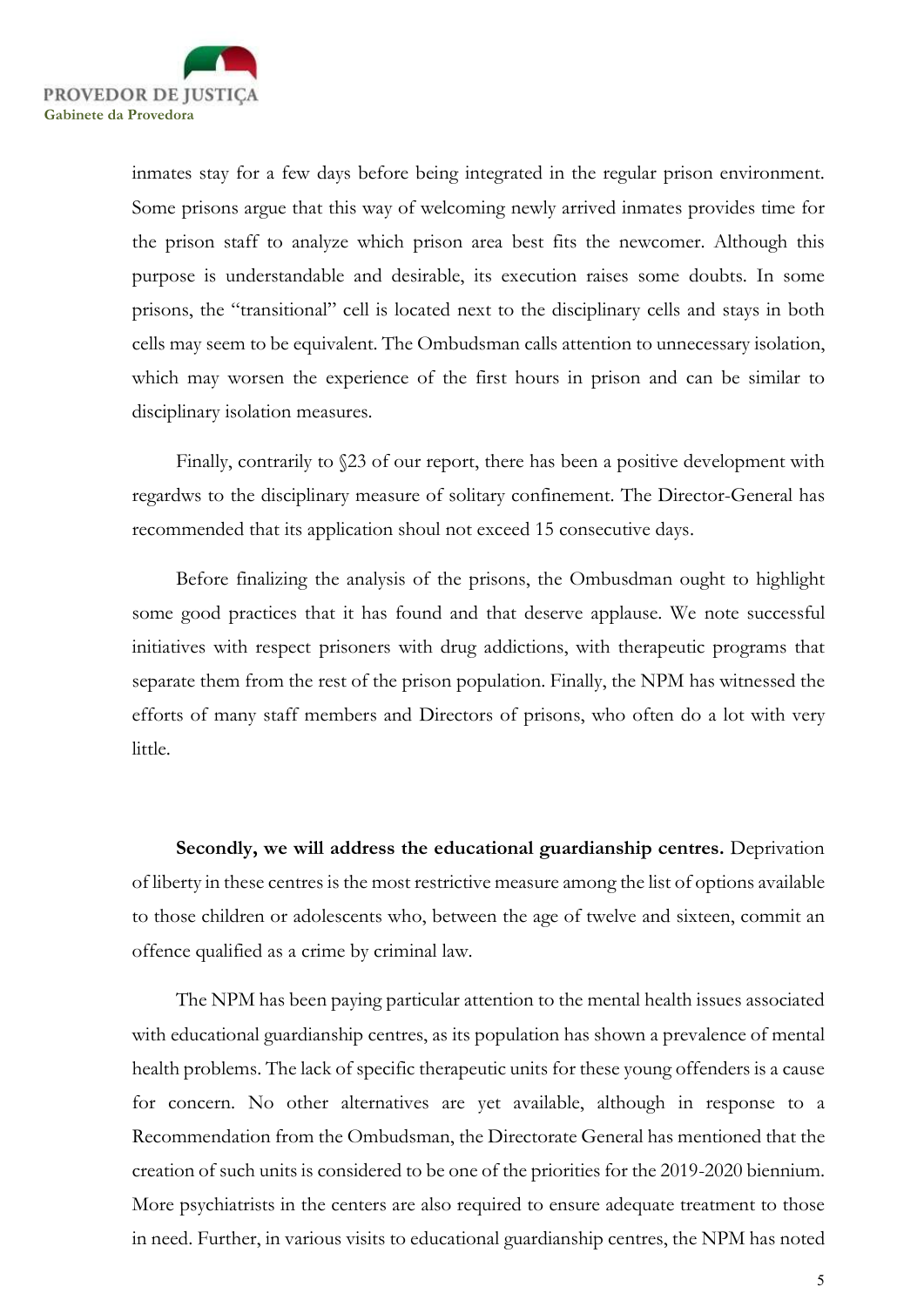

the lack of specialized staff whose purpose is to help its population to gain the competences required to reintegrate in society upon release.

With regards to contact with the outside world, the Ombudsman applauds the fact that, after a Recommendation, the educational guardianship centres have increased the number and the duration of the available phone calls for those detained therein, as well as the access to videoconference to those who lacked visits due to the geographic distance of their families to the centers in which they were detained.

Despite some shortcomings, however, the dynamics found in most of these centers are good, with positive environments and committed staff and management. The opportunities for education and the protection the centers offer to its young population have been highlighted by those deprived of their liberty.

## Third, we will now address the Ombudsman's main concerns as regards migrants' detention centres.

In Portugal, there is only one temporary migrant's detention centre, located in Porto. All other centres are located in the international areas in the airports. Foreigners whose entry into the country is refused, as well as asylum seekers to whom detention applies, are held in these airports' centres.

Over the last two years, the NPM's activity has focused with special acuteness on migrants' temporary detention centres located at the external borders. These centres, which have two wings that separate asylum seekers and other migrants whose entry in the national territory was refused, detain persons for a maximum of 60 days, according to the Portuguese Immigration and Asylum Law. However, they do not offer the minimum conditions for accommodating persons for such a long period of time. They are installed in very small spaces and accommodation consists in dormitories with several bunk beds (where children are also accommodated), and there are no leisure areas, apart from a small concrete patio. Overcrowing is frequent in the centre located in Lisbon. The centre has a capacity for 58 detainees, but in the NPM's last visit there were 83 persons accomodated. On the contrary, at the Porto's centre, the NPM recorded moments of excessive isolation,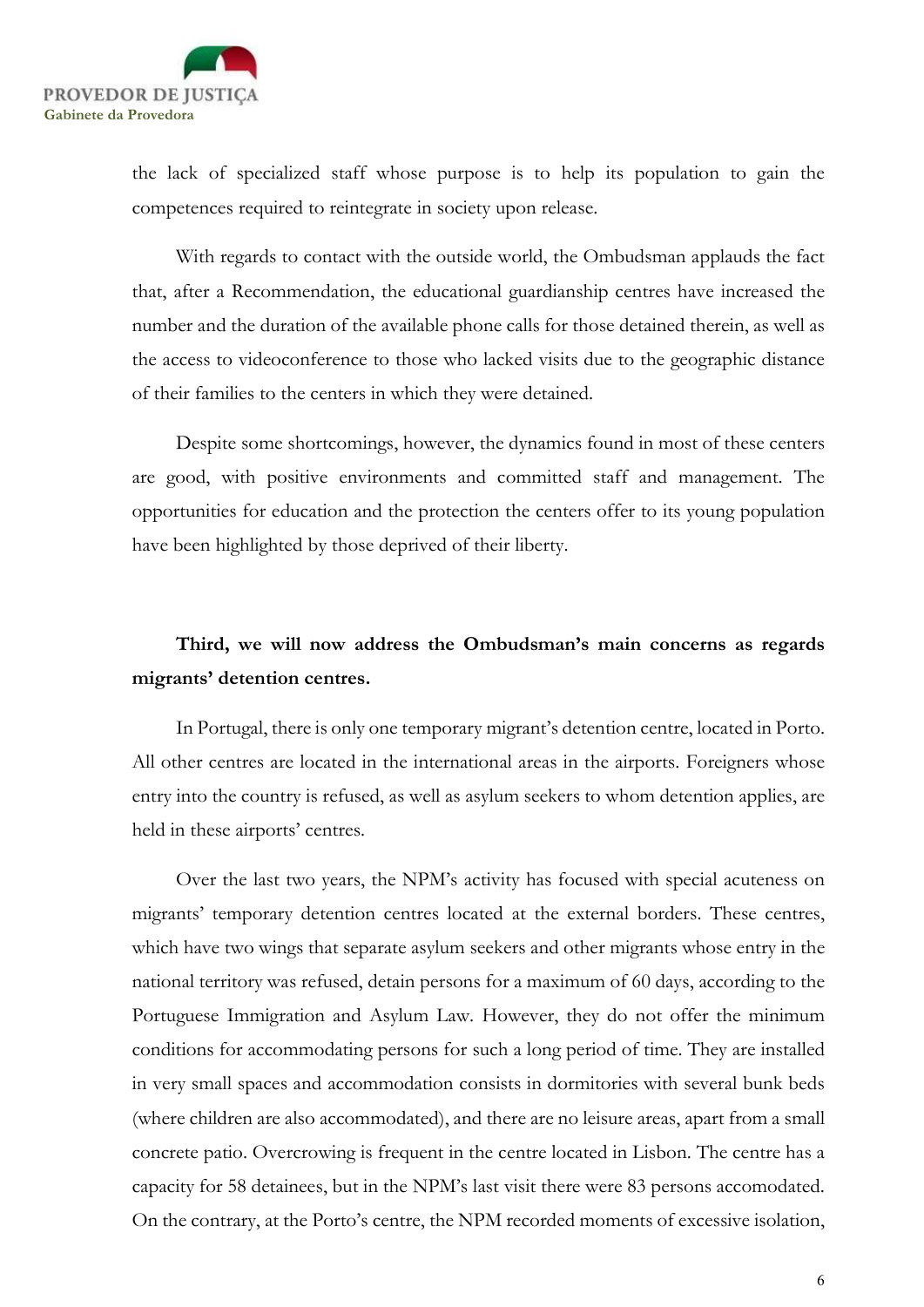

having recommended measures aimed at transferring isolated persons to the Porto's housing center.

Access to outside world is also very limited. In Lisbon's airport, visits made by lawyers or family members require an accreditation process with the airport's private security company. The NPM itself was already impeded to freely enter to the international airport area without accreditation. Lawyers have to pay an 11 Euros fee to access the premises, thus seriously jeopardising the detainee's fundamental right to access to a lawyer.

The constraints imposed to the access to lawyers are even more worrisome due to the lack of a judicial hearing to those who are held in detention. In its several visits, the NPM team was informed that the Aliens and Borders Service requests the judicial authorisation to maintain a migrant in detention by fax. The court responds by the same means, without hearing the detainee in person. This fact may preclude a broad understanding of the personal circumstances of the detainees, including accompanying family members, their possible consideration as "especially vulnerable persons". It also may prevent the application of alternative measures to detention, thus leading, as the NPM witnessed, to a systematic detention of asylum seekers at the external borders.

The rarity of family visits to these places of detention is aggravated by the restricted telephone contacts allowed in the centres. As a norm, detainees are only allowed to use the phone for 5 minutes during the entire stay. Although the Borders Police claims that they may ask for more phone time, rules and information on that possibility are not clear. The Ombudsman is extremely concerned with the manifestly insufficient contact with the outside world, as many asylum seekers have reported escaping from their home countries for fear of persecution or ill-treatment and have left their families behind. Under these circumstances, many detainees show a very fragile emotional state, and their mental health is at serious risk – which is aggravated due to the lack of regular psychological monitoring.

Finally, the Ombudsman is also extremely worried with detention of migrant children in the airport's centres. They are normally accomodated with their mothers in the womens' dormitory or, when only accompanied by the father, in the men's facility. However, the possibility of migrant child detention in airport's centres underwent a positive evolution in 2018, as the Minister of Home Affairs issued an order stating that the maximum stay therein for children under 16 years would be of seven days. After this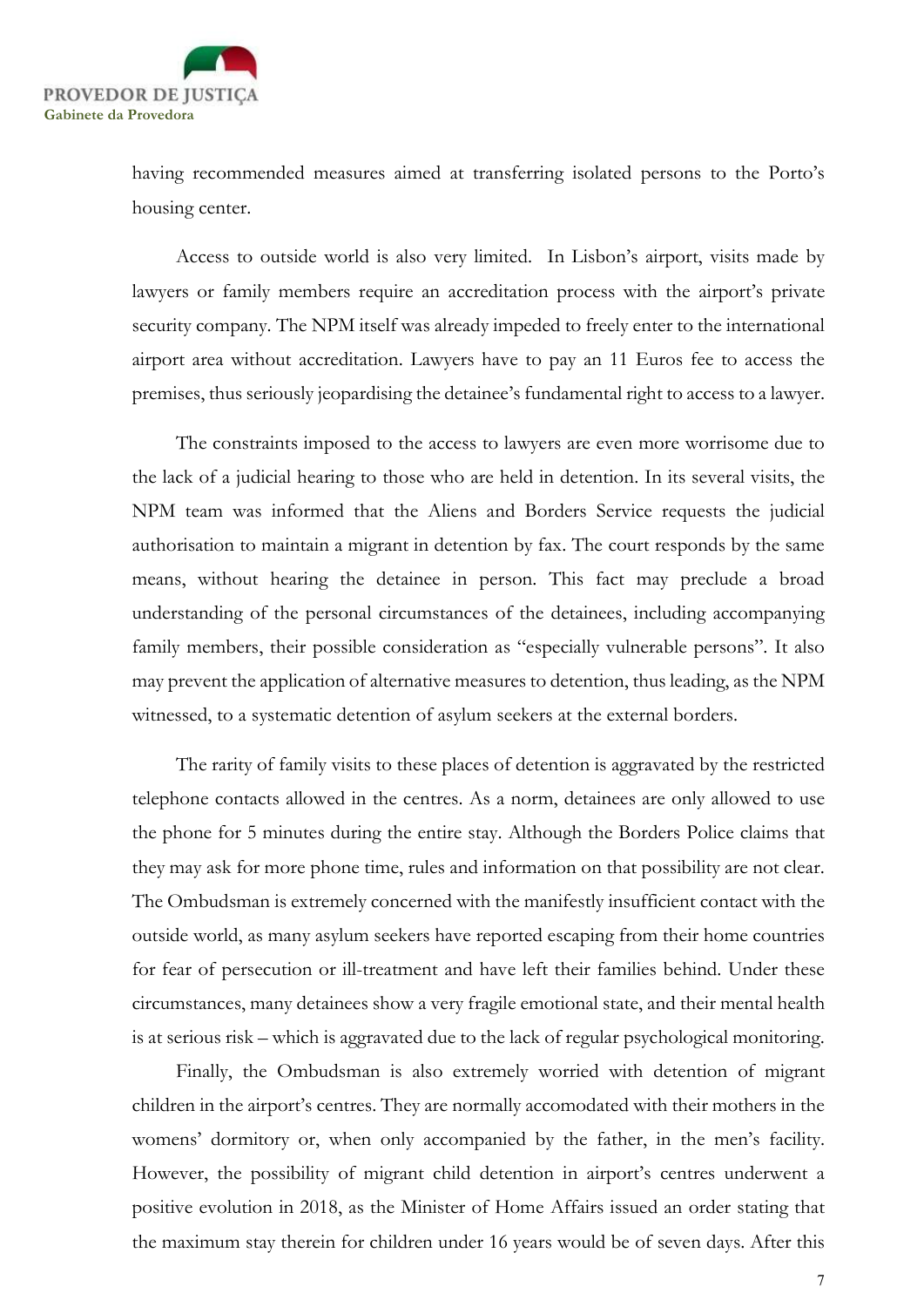

deadline, children must be received by the Refugee Shelter House managed by the Refugee Council, and their parents should accompany them. Despite recognizing that this development is positive, the Ombudsman considers that the best interests of children always conflicts with their deprivation of liberty and detention - even though it understands the difficulty of pondering some situations, namely regarding suspicions of human trafficking or fear of escape. However, in its last visit, the NPM could verify that some efforts were made to better accommodate children in the Lisbon's airport centre, by providing toys and better food to detainees.

Following NPM's visits and conclusions, which were dully discussed with the Ministry of Internal Affairs, the latter has made a compromise to open a new detention center in Almoçageme during 2019. However, to the present date, the new centre has not opened, and so migrants remain detained in the airport's facilities.

Fourth and finally, a short word on police stations. The Ombudsman acknowledges that the moment of detention is particularly sensitive with regards to the risk of torture and ill-treatment, with problems related to the use of force during detention and transportation to the place of detention. The Council of Europe Committee for the Prevention of Torture warned, in its 2018 report on Portugal, against these types of situations, referring to worrying situations. Of lower severity, the NPM has also heard some complaints related to the use of force by the police, in particular related to the unnecessary use of handcuffs. Recognizing the difficult balance between protecting the rights of the individual and security concerns, the NPM stresses the need to ensure maximum respect for the rights of all by restricting the use of force to the minimum required and necessary in the particular case, taking into account the proportionality and seriousness of the offense.

We thank you once again for this opportunity and look forward to continuing a constructive debate with State authorities in order to ensure that Portugal fulfils its obligations with regards to torture prevention.